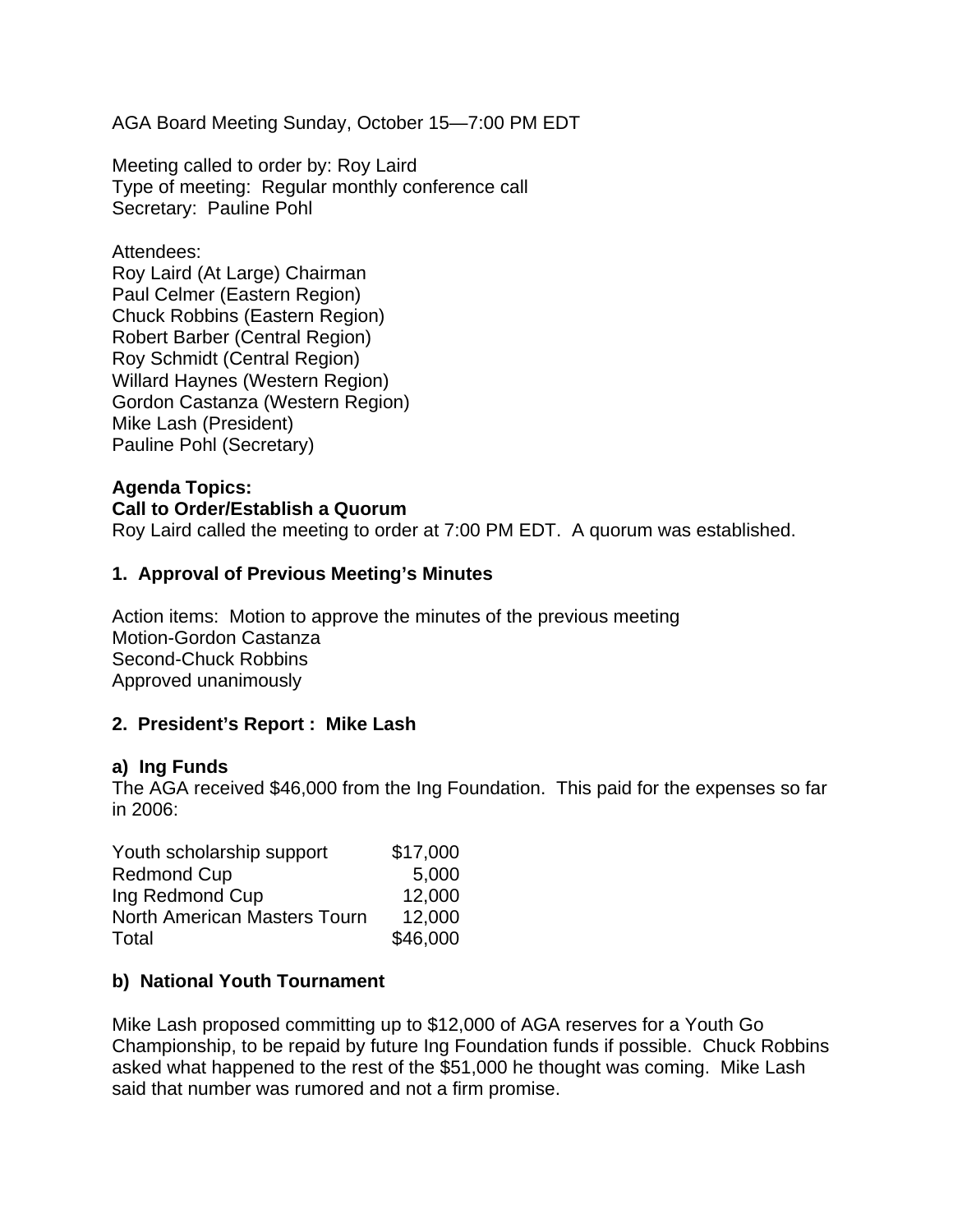Roy Laird said this money pays for the 2006 US Go Congress events, but what about 2007 Congress? Mike Lash said that is a good question that will be discussed later, but today the question is whether to fund the Youth Tournament.

Chuck Robbins asked if we go into the reserves and the Ing Foundation doesn't end up funding the tournament, is this how we want to spend the AGA's reserve? Mike Lash replied that he's not generally in favor of funding tournaments from reserves, but the children's tournament is a top priority with both the AGA and the Ing Foundation. If the Ing Foundation doesn't come through, we will look for another sponsor of the Youth Tournament.

Gordon Castanza made a motion to allocate \$12,000 in AGA reserves to fund a Youth Go Tournament.

Bob Barber seconded the motion.

The Board voted unanimously to fund the Youth Go Tournament.

# **c) Guo Juan Video Proposal**

Mike Lash said he is working out details of a plan to have the AGA offer a DVD of Guo Juan's lectures from the 2004 Go Congress in Rochester. He is currently working out how to compensate the Empty Sky Go Club for their work in filming the lectures. So far, Mike Lash has had preliminary talks with Guo Juan, suggesting an arrangement of:

Sale Price \$15 per DVD

DVD series: Progression called "Guo Juan's Congress Lecture Series, Volumes I, II, etc.

Production and distribution by the AGA

Profit sharing: Split net profit 60% to AGA, 40% to Guo Juan after production and distribution costs are deducted.

Willard Haynes said he thinks it's bad to split profits. He cited examples of blockbuster Hollywood movies that after accounting shenanigans have no profit whatsoever. It's more straight forward and easy to calculate a percentage of the gross revenues.

Roy Laird said he spoke to a literary agent who told him that 40% of net is a good deal. If we switch the calculation to a percentage of net profits, we could offer 33%, so she would get \$5 of every \$15 DVD. Mike Lash said he would discuss this proposal with Guo Juan.

Paul Celmer suggested that before proceeding further with this plan, someone should contact the other professionals and tell them we are doing this and promising to do a similar project with them if they would like to try something similar.

Chuck Robbins said Mike Lash should personally talk to all of the US pros to see if they want to do a similar project with the AGA.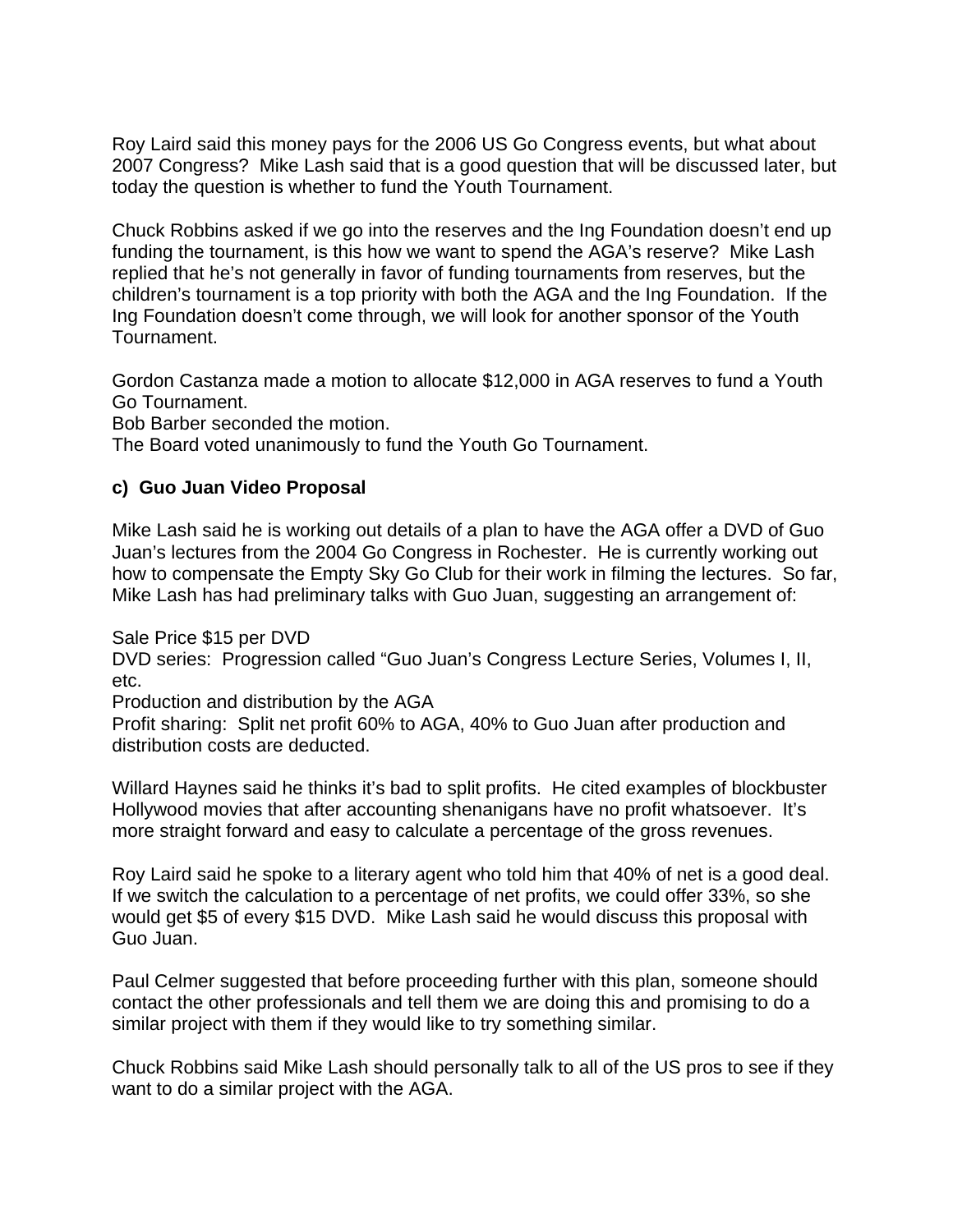Roy Laird commented that statistics from the AGA web site show that 114 people have downloaded the go e-basics video so far this month (a two week period), so it looks like people are looking for video content.

Bob Barber asked if anyone has seen the finished product. Mike Lash said only the people from the Empty Sky Go Club have seen it so far. Roy Laird said that somebody will have to check the quality of the DVDs before committing to producing a large number of them. Mike Lash said he will try to get copies to Board members for their opinions. Mike Lash said he also still needs to come to an agreement of how to compensate the Empty Sky Go Club for filming the lectures.

# **d) Congress Surplus Policy**

Bob Barber said he had looked into the Congress profits on reserve at this time, and there is no evidence that there is a problem of large sums of money sitting around for too long. He suggested that we drop the proposal to enforce a schedule of forcing the clubs to spend the money or lose it.

Roy Schmidt said he worries that if the AGA took the profits back from the local organizers, they would be spent on operational expenses and not used as intended to promote and support go educational projects. Roy said he is against the proposal and would not vote for it.

Chuck Robbins said he is totally against the proposal.

Mike Lash withdrew the proposed policy until further notice.

# **3. Certification of Amateur Players**

Roy Laird reported on progress made regarding a proposal for creating an AGA rank certification program. The Rank Certification Committee met by telephone conference on October 12. They are working on a fee schedule and details of the certification program. No action by the Board is required at this time. On a related issue, Roy Laird announced that Paul Matthews is working on adding historical game results to the web site, so members can review their own results as well as how their opponents have done.

# **4. AGF Analysis of AGA-AGF Equipment Expenses**

Terry Benson, of the American Go Foundation has the records, and hasn't delivered them yet, so this item was tabled until next meeting.

# **5. New Business**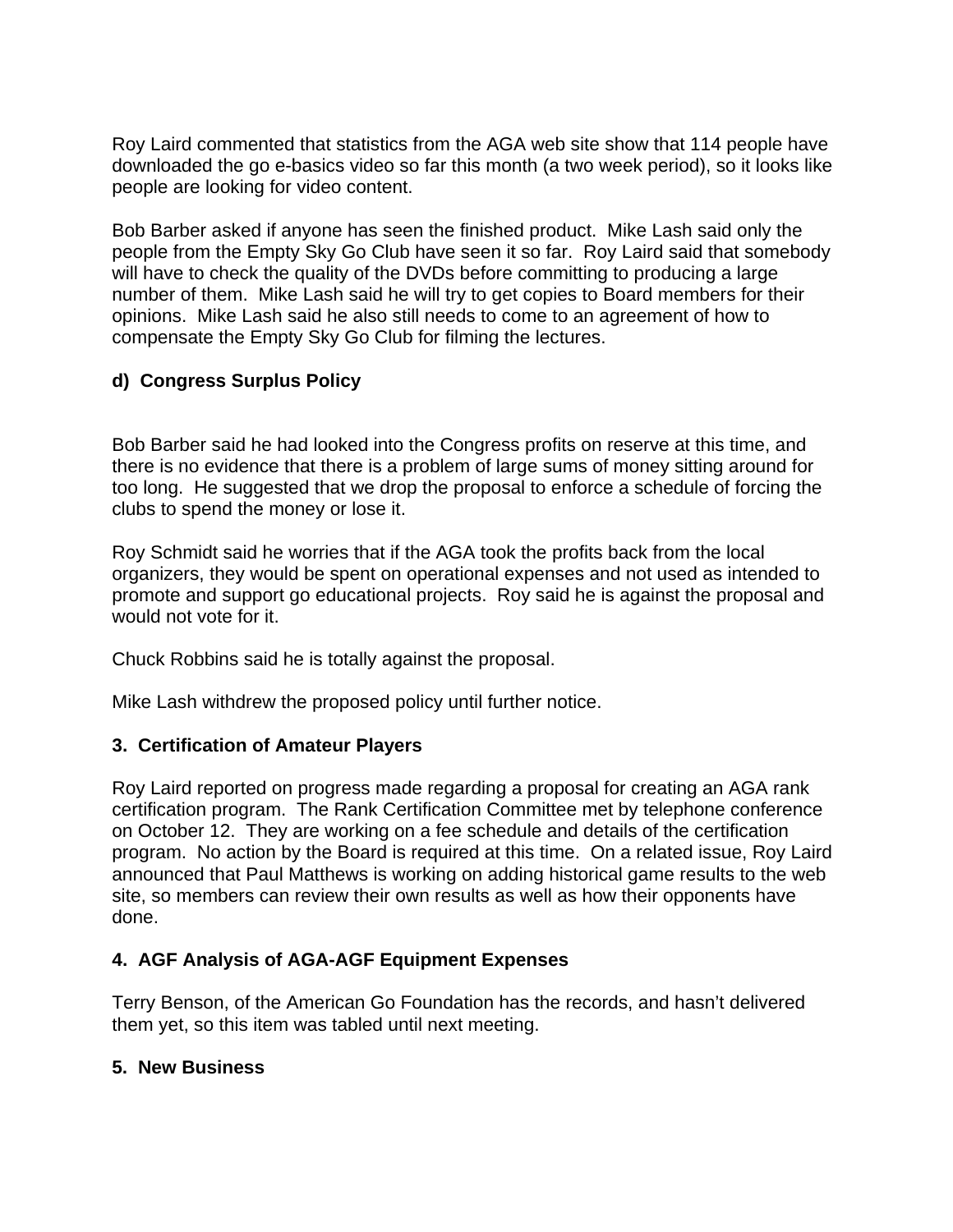## **a) Complimentary Membership for Professional Players**

Roy Schmidt said it's a way to show respect for the professionals, there's a lot of support for this idea, and it doesn't cost the AGA a lot of money, so why is there so much discussion about it? Why don't we just do it?

Roy Laird said the question is who qualifies? Any US citizen who wants to join or do they need to be a US citizen living here or could it be any professional player who lives here?

Bob Barber said the cost is minimal—just the cost of the Yearbook, and we want the pros to have that.

Roy Laird said we could make the offer to American citizen with pro credentials regardless of where they live.

Chuck Robbins suggested working out the details off line and vote during the next meeting. Roy Schmidt will head up the discussion and make a report next month.

#### **b) New Treasurer**

Mike Lash reported that he placed an advertisement in the E-Journal, but didn't get any responses. Mike Lash contacted Adam Bridges, who was Treasurer of the Asheville Go Congress this year. Adam may be interested. He is a PhD in Chemistry and has done accounting for other non-profit organizations. Paul Celmer said he has known Adam for years and he would make an excellent Treasurer for the AGA. Bob Barber and Chuck Robbins both echoed that they have dealt with Adam and hold him in high regard. Mike Lash will pursue Adam as the next AGA Treasurer to replace Ulo Tamm.

### **c) Selection Procedure for International Representatives**

Roy Laird said he has been working with Allan Abramson and others to formalize the procedures to select Americans to go to international tournaments. The most recent version (4) has been distributed. Should we move to accept the proposal or discuss it?

Willard Haynes said a formal procedure is necessary.

Mike Lash said he is satisfied with the current method that is less formal, but is flexible. So far representatives have been chosen using rankings, a playoff, or tournament results.

Willard Haynes said that he thinks a formal, public procedure is better, because candidates who wish to represent the U.S. can know what they have to do to be selected.

Roy Laird said we all agree that the selection process should be fair. There's a value to a default option, but we need to be able to use more than one method to select a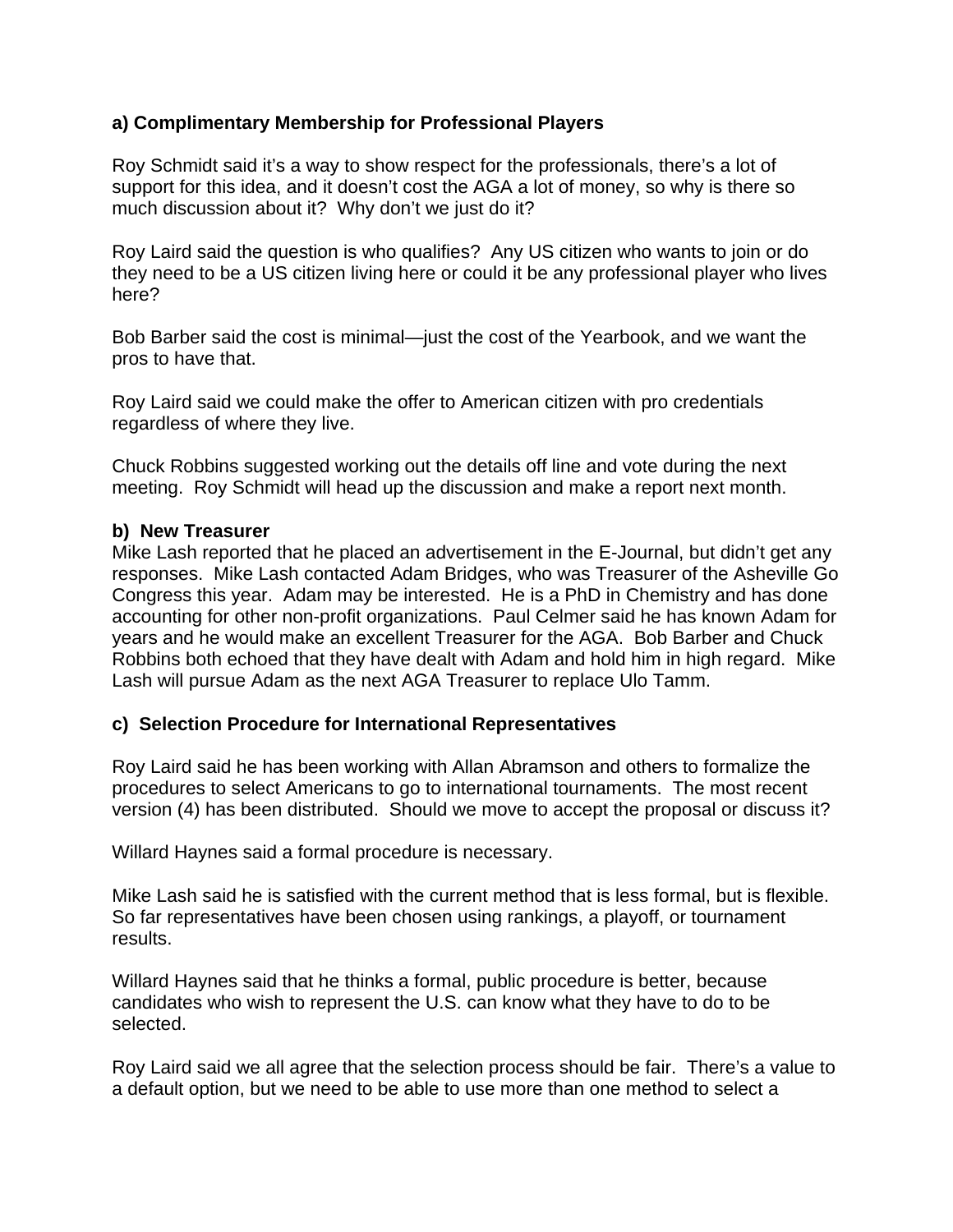representative, such as a circuit of existing tournaments, or cumulative points such as the way we now select the World Amateur Go Championship representative from the US Open. Using a variety of procedures adds excitement to the tournament scene and encourages players to be involved in various ways by giving them several selection methods to try for. The current proposal says that professionals are automatically qualified, but amateurs must have 12 even games against a 7.0+ rated player to qualify at the top level.

Chuck Robbins said that high number requires a strong player to go to the U.S. Go Congress plus another tournament during the year. That would be a plus to local tournaments, which benefit from attendance by strong players, but may be a hardship to players who don't live near large metropolitan areas where they are likely to play against another strong player at a local tournament. He proposed 10 games rather than 12. He also suggested permitting even game results by 7.0+ players against 6.0+ players, because 7.0+ vs. 7.0+ matchups rarely occur outside the US Go Congress.

Roy Laird added that these new procedures would not affect tournaments with established procedures but would apply when there is no procedure in place.

Mike Lash said he thinks we are doing fine without a formal policy.

Willard Haynes said Allen's point is that procedures by which we select players should be a public document so that candidates know what is going on.

Mike Lash said the issue is whether there's advance notice. If there is, we can put together a tournament.

Gordon Castanza added his perspective as one who represented the US in an international tournament as an amateur 18kyu:

"Regarding the issue of the designation of "strong players." I was selected as an 18kyu to attend the Hangzhou (China) City Invitational Tournament in November 2005. If the proposed procedures were adopted, then no player less than 6-Dan could ever hope to play in an invitational tournament in which the tournament organizers did not specify that only 6-Dans and above would be permitted to play. As a matter of fact, there was no upper limit on the participants either. There were several participants from other countries who were at least "semi-pro," if not actually a pro at one time, but then went "amateur" again. The Hangzhou tournament organizers did not pay for our transportation to Hangzhou. That was all on our nickel (actually, in my case, about \$2,500.00 for air fare alone. Then I had to pay for two nights at the Pudong Hilton Hotel, and the transportation from Pudong (Shanghai) to the Hangzhou Sports Stadium, and then taxi fare to the hotel.) While in country, the Hangzhou organizers paid up to \$50.00 per day for our hotel and meals. Anything above that was again on our own nickel. The Hangzhou organizers we extremely gracious to our "team" (only one of whom was  $>= 6d$ ). Many of us, including me, were interviewed by a local TV station. The interviews were broadcast nation-wide on the Chinese Go channel. We were taken